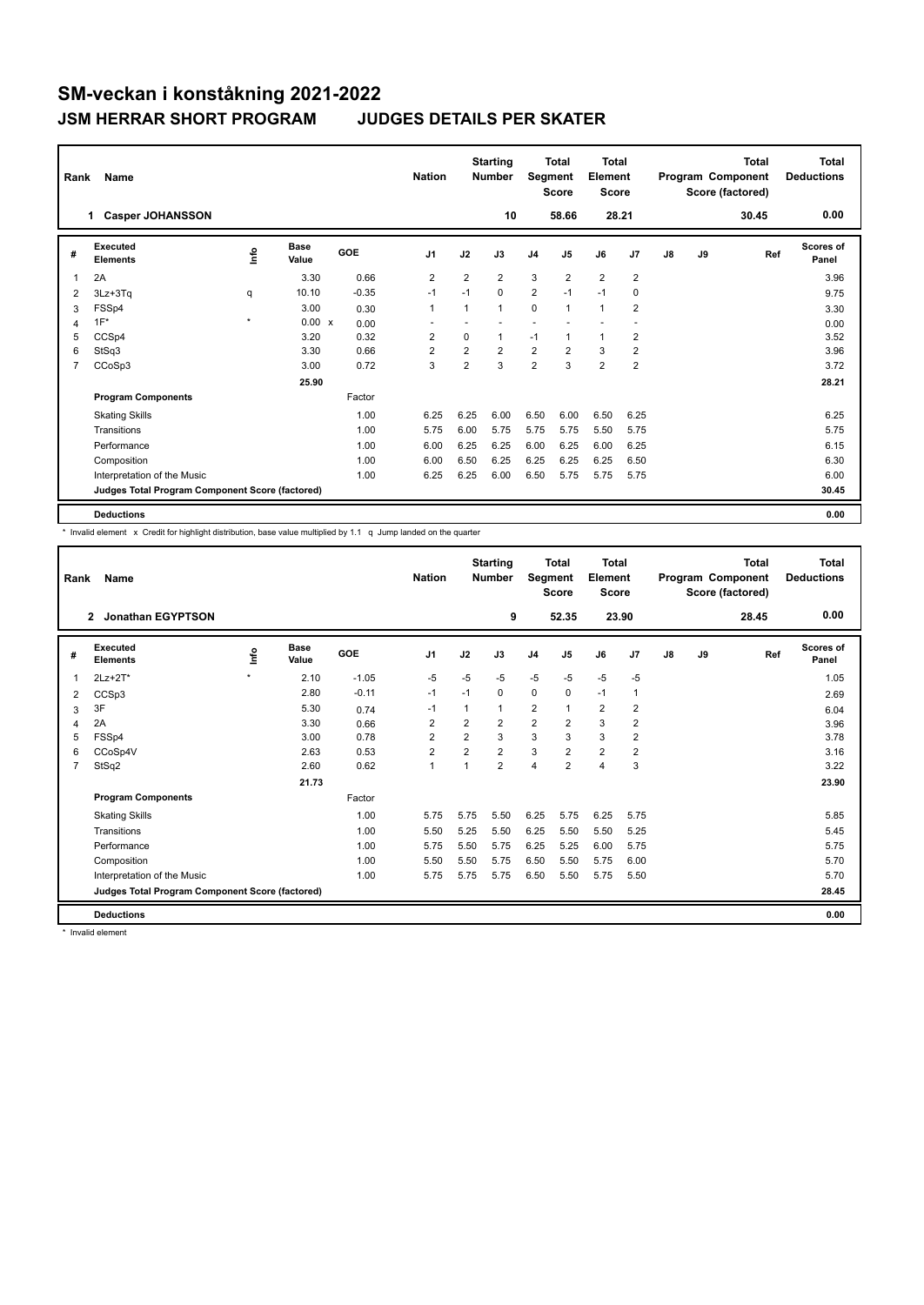| Rank           | Name                                            |             |                      |            | <b>Nation</b>  |                | <b>Starting</b><br><b>Number</b> | Segment                  | <b>Total</b><br><b>Score</b> | <b>Total</b><br>Element<br><b>Score</b> |                |    |    | <b>Total</b><br>Program Component<br>Score (factored) | <b>Total</b><br><b>Deductions</b> |
|----------------|-------------------------------------------------|-------------|----------------------|------------|----------------|----------------|----------------------------------|--------------------------|------------------------------|-----------------------------------------|----------------|----|----|-------------------------------------------------------|-----------------------------------|
|                | <b>Adam BJELKE</b><br>3                         |             |                      |            |                |                | 8                                |                          | 45.91                        | 21.51                                   |                |    |    | 24.40                                                 | 0.00                              |
| #              | Executed<br><b>Elements</b>                     | <u>info</u> | <b>Base</b><br>Value | <b>GOE</b> | J <sub>1</sub> | J2             | J3                               | J <sub>4</sub>           | J5                           | J6                                      | J7             | J8 | J9 | Ref                                                   | Scores of<br>Panel                |
| 1              | $3S+2T$                                         |             | 5.60                 | 0.26       | 2              | $\mathbf 0$    | 0                                | $\mathbf{1}$             | $\mathbf{1}$                 | $\mathbf 0$                             | $\mathbf{1}$   |    |    |                                                       | 5.86                              |
| 2              | 2A                                              |             | 3.30                 | 0.33       | $\mathbf{1}$   | $\Omega$       | $\mathbf{1}$                     | $\mathbf{1}$             | $\overline{2}$               | $\mathbf{1}$                            | $\overline{1}$ |    |    |                                                       | 3.63                              |
| 3              | 2F                                              |             | 1.80                 | $-0.07$    | $-1$           | 0              | $\Omega$                         | $-1$                     | $\overline{2}$               | $-1$                                    | $\mathbf 0$    |    |    |                                                       | 1.73                              |
| 4              | CCSp                                            |             | 0.00                 | 0.00       |                |                |                                  | $\overline{\phantom{a}}$ | ٠                            |                                         |                |    |    |                                                       | 0.00                              |
| 5              | StSq3                                           |             | 3.30                 | 0.46       | 1              | $\overline{2}$ | 1                                | $\overline{2}$           | 3                            | $\mathbf{1}$                            | $-3$           |    |    |                                                       | 3.76                              |
| 6              | FSSp3                                           |             | 2.60                 | 0.36       |                | 1              | $\mathbf{1}$                     | $\mathbf{1}$             | $\overline{2}$               | $\overline{2}$                          | $\overline{2}$ |    |    |                                                       | 2.96                              |
| $\overline{7}$ | CCoSp4                                          |             | 3.50                 | 0.07       | $\mathbf 0$    | $\Omega$       | $-1$                             | $\Omega$                 | $\Omega$                     | $\overline{2}$                          | $\mathbf{1}$   |    |    |                                                       | 3.57                              |
|                |                                                 |             | 20.10                |            |                |                |                                  |                          |                              |                                         |                |    |    |                                                       | 21.51                             |
|                | <b>Program Components</b>                       |             |                      | Factor     |                |                |                                  |                          |                              |                                         |                |    |    |                                                       |                                   |
|                | <b>Skating Skills</b>                           |             |                      | 1.00       | 5.50           | 5.00           | 4.75                             | 4.75                     | 4.75                         | 5.25                                    | 5.00           |    |    |                                                       | 4.95                              |
|                | Transitions                                     |             |                      | 1.00       | 5.50           | 4.50           | 4.75                             | 4.50                     | 4.75                         | 4.75                                    | 4.75           |    |    |                                                       | 4.70                              |
|                | Performance                                     |             |                      | 1.00       | 5.25           | 4.75           | 4.75                             | 4.50                     | 5.00                         | 5.00                                    | 4.75           |    |    |                                                       | 4.85                              |
|                | Composition                                     |             |                      | 1.00       | 5.50           | 4.75           | 5.00                             | 4.75                     | 5.00                         | 5.25                                    | 5.00           |    |    |                                                       | 5.00                              |
|                | Interpretation of the Music                     |             |                      | 1.00       | 5.50           | 5.00           | 5.00                             | 4.75                     | 5.00                         | 4.75                                    | 4.50           |    |    |                                                       | 4.90                              |
|                | Judges Total Program Component Score (factored) |             |                      |            |                |                |                                  |                          |                              |                                         |                |    |    |                                                       | 24.40                             |
|                | <b>Deductions</b>                               |             |                      |            |                |                |                                  |                          |                              |                                         |                |    |    |                                                       | 0.00                              |
|                |                                                 |             |                      |            |                |                |                                  |                          |                              |                                         |                |    |    |                                                       |                                   |
|                |                                                 |             |                      |            |                |                | <b>Starting</b>                  |                          | <b>Total</b>                 | <b>Total</b>                            |                |    |    | <b>Total</b>                                          | <b>Total</b>                      |

| Rank           | Name                                            |      |                      |            | <b>Nation</b>  |          | Starting<br><b>Number</b> |                         | Total<br>Segment<br><b>Score</b> | Total<br>Element<br><b>Score</b> |                         |               |    | Total<br>Program Component<br>Score (factored) | Total<br><b>Deductions</b> |
|----------------|-------------------------------------------------|------|----------------------|------------|----------------|----------|---------------------------|-------------------------|----------------------------------|----------------------------------|-------------------------|---------------|----|------------------------------------------------|----------------------------|
|                | 4 Erik PELLNOR                                  |      |                      |            |                |          | 7                         |                         | 45.54                            |                                  | 20.99                   |               |    | 26.55                                          | $-2.00$                    |
| #              | Executed<br><b>Elements</b>                     | lnfo | <b>Base</b><br>Value | <b>GOE</b> | J <sub>1</sub> | J2       | J3                        | J <sub>4</sub>          | J <sub>5</sub>                   | J6                               | J <sub>7</sub>          | $\mathsf{J}8$ | J9 | Ref                                            | <b>Scores of</b><br>Panel  |
| 1              | 2A                                              |      | 3.30                 | $-1.65$    | $-5$           | $-5$     | $-5$                      | $-5$                    | $-5$                             | $-5$                             | $-5$                    |               |    |                                                | 1.65                       |
| 2              | $3S+2Tq$                                        | q    | 5.60                 | $-2.15$    | $-5$           | $-5$     | $-5$                      | $-5$                    | $-5$                             | $-5$                             | $-5$                    |               |    |                                                | 3.45                       |
| 3              | CCSp3                                           |      | 2.80                 | 0.06       | $-1$           | 1        | $\mathbf 0$               | $\mathbf{1}$            | $-2$                             | 3                                | 0                       |               |    |                                                | 2.86                       |
| 4              | FSSp4                                           |      | 3.00                 | 0.60       | $\overline{2}$ | 2        | $\overline{2}$            | $\overline{\mathbf{c}}$ | $\overline{2}$                   | 3                                | $\overline{\mathbf{c}}$ |               |    |                                                | 3.60                       |
| 5              | 2F!                                             |      | 1.98 x               | $-0.07$    | $-2$           | $\Omega$ | $\Omega$                  | $\mathbf 0$             | $-2$                             | $\mathbf 0$                      | 0                       |               |    |                                                | 1.91                       |
| 6              | CCoSp3                                          |      | 3.00                 | 0.30       | $\Omega$       | 0        | $\overline{2}$            | 1                       | $\overline{2}$                   | $\overline{2}$                   | $-1$                    |               |    |                                                | 3.30                       |
| $\overline{7}$ | StSq3                                           |      | 3.30                 | 0.92       | 3              | 3        | $\overline{2}$            | 4                       | $\overline{2}$                   | 3                                | 3                       |               |    |                                                | 4.22                       |
|                |                                                 |      | 22.98                |            |                |          |                           |                         |                                  |                                  |                         |               |    |                                                | 20.99                      |
|                | <b>Program Components</b>                       |      |                      | Factor     |                |          |                           |                         |                                  |                                  |                         |               |    |                                                |                            |
|                | <b>Skating Skills</b>                           |      |                      | 1.00       | 5.50           | 5.00     | 5.25                      | 6.00                    | 4.75                             | 5.50                             | 5.50                    |               |    |                                                | 5.35                       |
|                | Transitions                                     |      |                      | 1.00       | 5.75           | 4.75     | 5.00                      | 5.50                    | 4.75                             | 5.50                             | 5.00                    |               |    |                                                | 5.15                       |
|                | Performance                                     |      |                      | 1.00       | 6.00           | 5.25     | 5.00                      | 5.50                    | 4.25                             | 5.25                             | 5.25                    |               |    |                                                | 5.25                       |
|                | Composition                                     |      |                      | 1.00       | 5.75           | 5.00     | 5.25                      | 6.00                    | 4.75                             | 5.75                             | 5.25                    |               |    |                                                | 5.40                       |
|                | Interpretation of the Music                     |      |                      | 1.00       | 5.75           | 5.25     | 5.25                      | 6.00                    | 5.00                             | 5.75                             | 5.00                    |               |    |                                                | 5.40                       |
|                | Judges Total Program Component Score (factored) |      |                      |            |                |          |                           |                         |                                  |                                  |                         |               |    |                                                | 26.55                      |
|                | <b>Deductions</b>                               |      | Falls:               | $-2.00$    |                |          |                           |                         |                                  |                                  |                         |               |    |                                                | $-2.00$                    |

x Credit for highlight distribution, base value multiplied by 1.1 ! Not clear edge q Jump landed on the quarter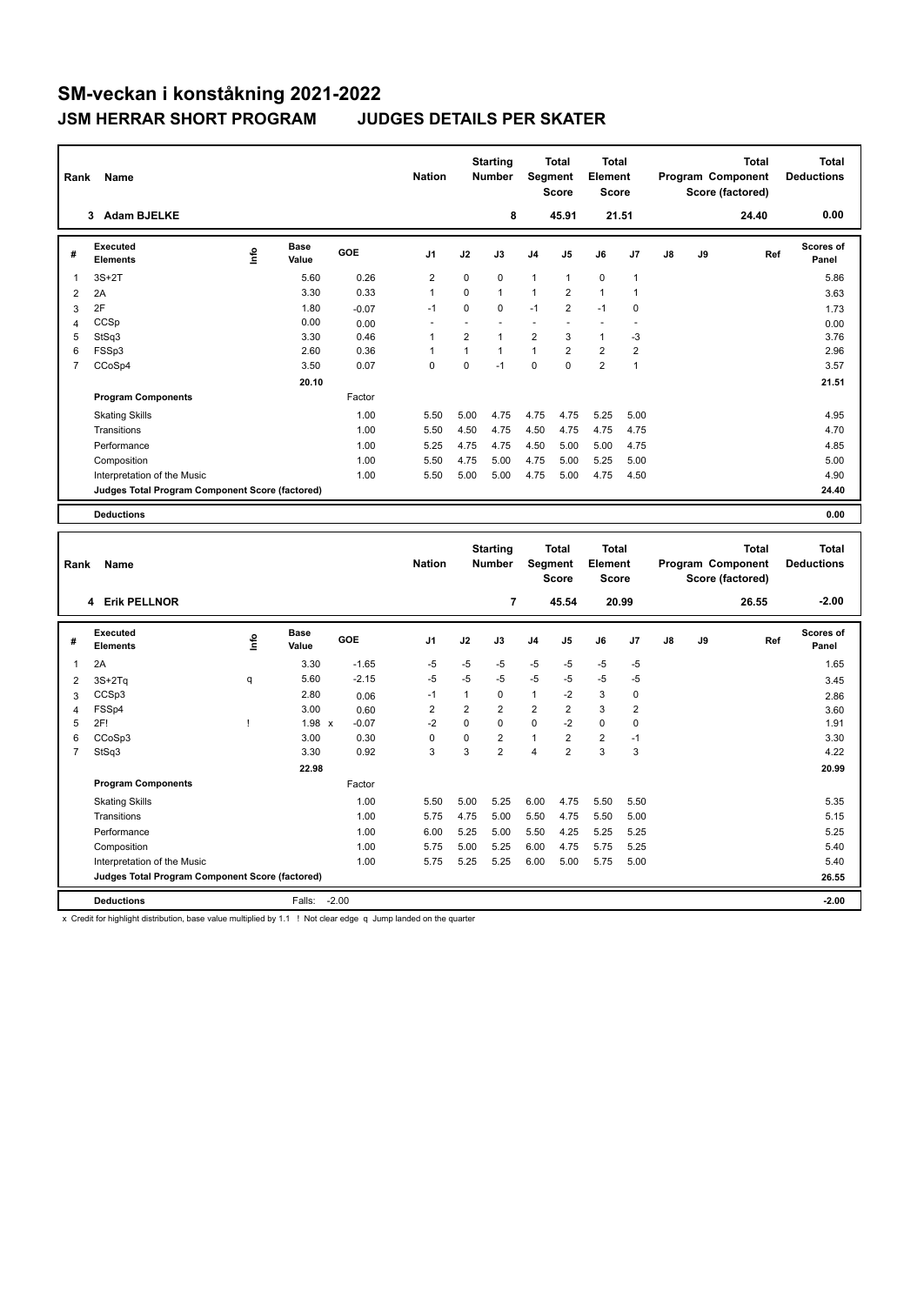| Rank | Name                                            |      |                      |            | <b>Nation</b>  |                | <b>Starting</b><br><b>Number</b> | Segment        | <b>Total</b><br><b>Score</b> | <b>Total</b><br>Element<br><b>Score</b> |                |    |    | <b>Total</b><br>Program Component<br>Score (factored) | <b>Total</b><br><b>Deductions</b> |
|------|-------------------------------------------------|------|----------------------|------------|----------------|----------------|----------------------------------|----------------|------------------------------|-----------------------------------------|----------------|----|----|-------------------------------------------------------|-----------------------------------|
|      | 5 Victor ÅBERG                                  |      |                      |            |                |                | 4                                |                | 44.50                        | 22.35                                   |                |    |    | 22.15                                                 | 0.00                              |
| #    | Executed<br><b>Elements</b>                     | ١nfo | <b>Base</b><br>Value | <b>GOE</b> | J <sub>1</sub> | J2             | J3                               | J <sub>4</sub> | J5                           | J6                                      | J7             | J8 | J9 | Ref                                                   | Scores of<br>Panel                |
| 1    | $3S+2T$                                         |      | 5.60                 | 0.17       | $\mathbf 0$    | $\mathbf 0$    | $-1$                             | $\mathbf 0$    | $\mathbf{1}$                 | $\mathbf{1}$                            | $\overline{1}$ |    |    |                                                       | 5.77                              |
| 2    | FSSp4                                           |      | 3.00                 | $-0.06$    | $-1$           | 0              | 0                                | $-1$           | $\overline{1}$               | $\mathbf{1}$                            | $-1$           |    |    |                                                       | 2.94                              |
| 3    | 2A                                              |      | 3.30                 | 0.46       | 1              | $\overline{2}$ | $\mathbf{1}$                     | 1              |                              | $\overline{2}$                          | $\overline{2}$ |    |    |                                                       | 3.76                              |
| 4    | CCSp2                                           |      | 2.30                 | $-1.01$    | $-4$           | $-5$           | $-5$                             | $-4$           | $-4$                         | $-5$                                    | $-3$           |    |    |                                                       | 1.29                              |
| 5    | StSq3                                           |      | 3.30                 | 0.46       | 2              | 1              | $\Omega$                         | 3              |                              | $\overline{2}$                          | 1              |    |    |                                                       | 3.76                              |
| 6    | 2F!q                                            |      | 1.98 x               | $-0.72$    | $-3$           | $-3$           | $-4$                             | $-4$           | $-4$                         | $-5$                                    | $-5$           |    |    |                                                       | 1.26                              |
| 7    | CCoSp4                                          |      | 3.50                 | 0.07       | $\mathbf{1}$   | $-1$           | $\mathbf 0$                      | $\mathbf{1}$   | $\pmb{0}$                    | $\mathbf 0$                             | 0              |    |    |                                                       | 3.57                              |
|      |                                                 |      | 22.98                |            |                |                |                                  |                |                              |                                         |                |    |    |                                                       | 22.35                             |
|      | <b>Program Components</b>                       |      |                      | Factor     |                |                |                                  |                |                              |                                         |                |    |    |                                                       |                                   |
|      | <b>Skating Skills</b>                           |      |                      | 1.00       | 4.75           | 4.50           | 4.00                             | 5.00           | 4.75                         | 4.50                                    | 4.50           |    |    |                                                       | 4.60                              |
|      | Transitions                                     |      |                      | 1.00       | 4.50           | 4.00           | 3.75                             | 5.00           | 4.50                         | 4.00                                    | 4.25           |    |    |                                                       | 4.25                              |
|      | Performance                                     |      |                      | 1.00       | 5.25           | 4.25           | 3.75                             | 5.00           | 4.50                         | 4.25                                    | 4.25           |    |    |                                                       | 4.45                              |
|      | Composition                                     |      |                      | 1.00       | 5.00           | 4.50           | 4.00                             | 5.25           | 4.50                         | 4.25                                    | 4.50           |    |    |                                                       | 4.55                              |
|      | Interpretation of the Music                     |      |                      | 1.00       | 5.00           | 4.00           | 4.00                             | 5.25           | 4.50                         | 4.00                                    | 4.00           |    |    |                                                       | 4.30                              |
|      | Judges Total Program Component Score (factored) |      |                      |            |                |                |                                  |                |                              |                                         |                |    |    |                                                       | 22.15                             |
|      | <b>Deductions</b>                               |      |                      |            |                |                |                                  |                |                              |                                         |                |    |    |                                                       | 0.00                              |

x Credit for highlight distribution, base value multiplied by 1.1 ! Not clear edge q Jump landed on the quarter

| Rank           | Name                                            |    |                      |         | <b>Nation</b>  |                | <b>Starting</b><br><b>Number</b> | Segment        | Total<br><b>Score</b> | Total<br>Element<br><b>Score</b> |                |    |    | Total<br>Program Component<br>Score (factored) | <b>Total</b><br><b>Deductions</b> |
|----------------|-------------------------------------------------|----|----------------------|---------|----------------|----------------|----------------------------------|----------------|-----------------------|----------------------------------|----------------|----|----|------------------------------------------------|-----------------------------------|
|                | <b>Nels IREHOLM</b><br>6                        |    |                      |         |                |                | 5                                |                | 42.85                 | 19.95                            |                |    |    | 22.90                                          | 0.00                              |
| #              | Executed<br><b>Elements</b>                     | ۴  | <b>Base</b><br>Value | GOE     | J <sub>1</sub> | J2             | J3                               | J <sub>4</sub> | J <sub>5</sub>        | J6                               | J7             | J8 | J9 | Ref                                            | <b>Scores of</b><br>Panel         |
|                | $3S+2T$                                         |    | 5.60                 | 0.60    | 1              | $\mathbf{1}$   | 1                                | 0              | $\overline{2}$        | $\overline{2}$                   | $\overline{2}$ |    |    |                                                | 6.20                              |
| 2              | FSSp3                                           |    | 2.60                 | 0.05    | $\mathbf 0$    | $-2$           | $-1$                             | 0              | $\mathbf{1}$          | $\mathbf{1}$                     | $\overline{2}$ |    |    |                                                | 2.65                              |
| 3              | $3F$ $<<$                                       | << | 1.80                 | $-0.90$ | $-5$           | $-5$           | $-5$                             | $-5$           | $-5$                  | $-5$                             | $-5$           |    |    |                                                | 0.90                              |
| 4              | CCoSp4                                          |    | 3.50                 | 0.07    | $\Omega$       | $-1$           | 0                                | $\Omega$       | $\Omega$              | $\mathbf{1}$                     | $\mathbf 1$    |    |    |                                                | 3.57                              |
| 5              | StSq2                                           |    | 2.60                 | $-0.26$ | $-2$           | $-1$           | $-1$                             | $-2$           | $\Omega$              | 0                                | $-1$           |    |    |                                                | 2.34                              |
| 6              | 2A                                              |    | $3.63 \times$        | 0.66    | $\overline{2}$ | $\overline{2}$ | 1                                | $\overline{2}$ | $\overline{2}$        | $\overline{2}$                   | $\overline{2}$ |    |    |                                                | 4.29                              |
| $\overline{7}$ | CCSp                                            |    | 0.00                 | 0.00    |                |                |                                  |                |                       |                                  |                |    |    |                                                | 0.00                              |
|                |                                                 |    | 19.73                |         |                |                |                                  |                |                       |                                  |                |    |    |                                                | 19.95                             |
|                | <b>Program Components</b>                       |    |                      | Factor  |                |                |                                  |                |                       |                                  |                |    |    |                                                |                                   |
|                | <b>Skating Skills</b>                           |    |                      | 1.00    | 4.50           | 4.75           | 4.50                             | 4.25           | 5.00                  | 5.00                             | 5.00           |    |    |                                                | 4.75                              |
|                | Transitions                                     |    |                      | 1.00    | 4.25           | 4.50           | 4.00                             | 4.00           | 4.50                  | 4.50                             | 4.25           |    |    |                                                | 4.30                              |
|                | Performance                                     |    |                      | 1.00    | 4.75           | 4.75           | 4.50                             | 4.00           | 5.00                  | 5.00                             | 4.75           |    |    |                                                | 4.75                              |
|                | Composition                                     |    |                      | 1.00    | 4.50           | 4.75           | 4.25                             | 4.50           | 4.75                  | 4.75                             | 5.00           |    |    |                                                | 4.65                              |
|                | Interpretation of the Music                     |    |                      | 1.00    | 4.25           | 4.50           | 4.50                             | 4.00           | 4.50                  | 4.50                             | 4.50           |    |    |                                                | 4.45                              |
|                | Judges Total Program Component Score (factored) |    |                      |         |                |                |                                  |                |                       |                                  |                |    |    |                                                | 22.90                             |
|                | <b>Deductions</b>                               |    |                      |         |                |                |                                  |                |                       |                                  |                |    |    |                                                | 0.00                              |

<< Downgraded jump x Credit for highlight distribution, base value multiplied by 1.1 ! Not clear edge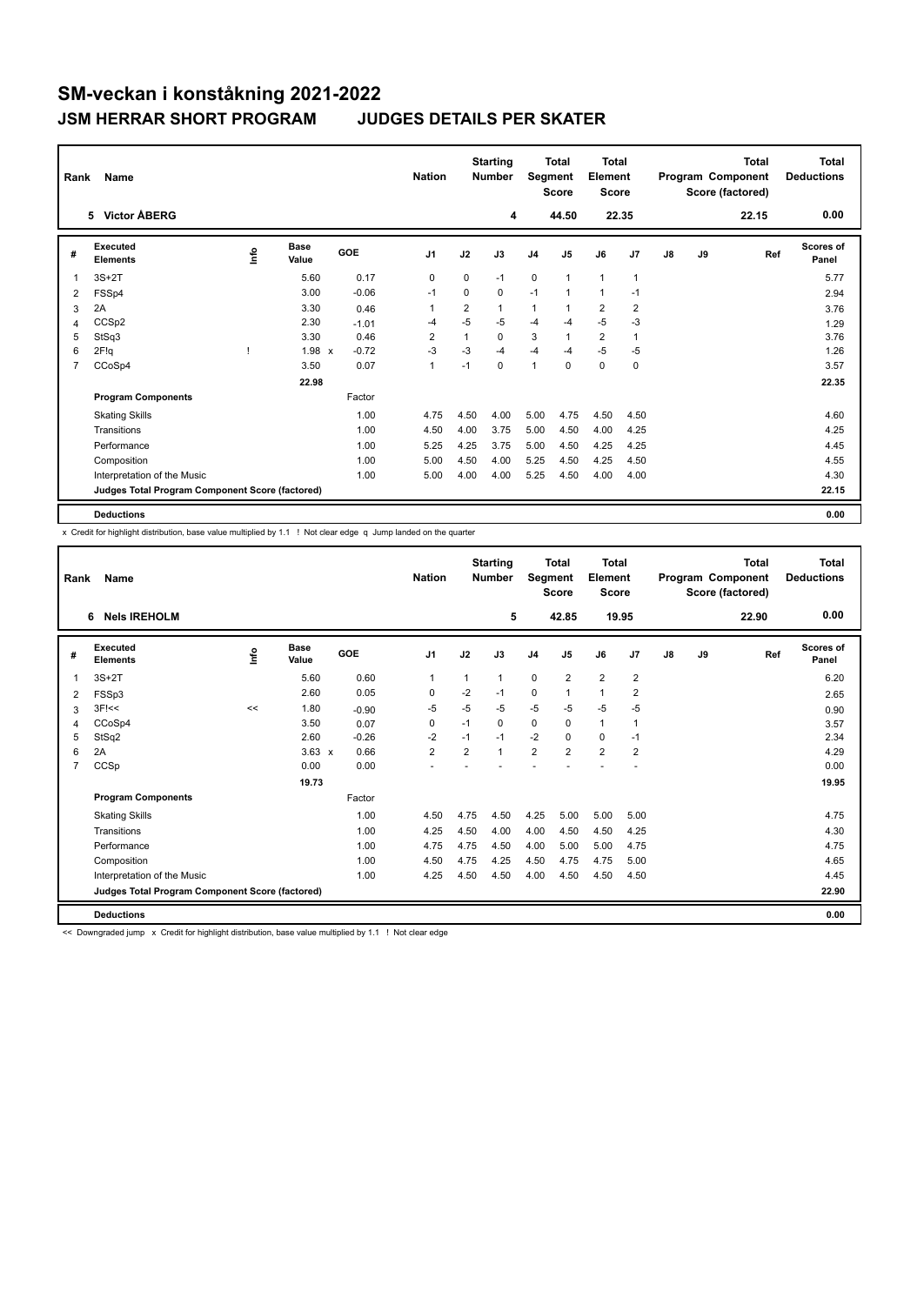| Rank | Name<br><b>Hugo BOSTEDT</b><br>$\overline{7}$   |             |                      |         | <b>Nation</b>  |                | <b>Starting</b><br><b>Number</b><br>6 | Segment        | <b>Total</b><br><b>Score</b><br>42.55 | <b>Total</b><br>Element<br><b>Score</b> | 20.55          |               |    | <b>Total</b><br>Program Component<br>Score (factored)<br>24.00 | Total<br><b>Deductions</b><br>$-2.00$ |
|------|-------------------------------------------------|-------------|----------------------|---------|----------------|----------------|---------------------------------------|----------------|---------------------------------------|-----------------------------------------|----------------|---------------|----|----------------------------------------------------------------|---------------------------------------|
|      |                                                 |             |                      |         |                |                |                                       |                |                                       |                                         |                |               |    |                                                                |                                       |
| #    | Executed<br><b>Elements</b>                     | <b>Info</b> | <b>Base</b><br>Value | GOE     | J <sub>1</sub> | J2             | J3                                    | J <sub>4</sub> | J <sub>5</sub>                        | J6                                      | J <sub>7</sub> | $\mathsf{J}8$ | J9 | Ref                                                            | Scores of<br>Panel                    |
| 1    | 3S+COMBO                                        |             | 4.30                 | $-2.15$ | $-5$           | $-5$           | $-5$                                  | $-5$           | $-5$                                  | $-5$                                    | $-5$           |               |    |                                                                | 2.15                                  |
| 2    | 3F!                                             |             | 5.30                 | $-2.65$ | $-5$           | $-5$           | $-5$                                  | $-5$           | $-5$                                  | $-5$                                    | $-5$           |               |    |                                                                | 2.65                                  |
| 3    | FSSp4                                           |             | 3.00                 | 0.54    | 1              | $\overline{2}$ | $\mathbf{1}$                          | $\overline{2}$ | $\overline{2}$                        | $\overline{2}$                          | $\overline{2}$ |               |    |                                                                | 3.54                                  |
| 4    | 2A                                              |             | 3.30                 | 0.26    | 0              |                | $\Omega$                              | 1              | 1                                     | $\overline{2}$                          | $\overline{1}$ |               |    |                                                                | 3.56                                  |
| 5    | CCSp2                                           |             | 2.30                 | $-0.32$ | $-1$           | $-5$           | $-2$                                  | $-2$           | $-2$                                  | $\mathbf 0$                             | 0              |               |    |                                                                | 1.98                                  |
| 6    | StSq2                                           |             | 2.60                 | 0.36    | $\overline{1}$ |                | $\Omega$                              | $\overline{2}$ | $\mathbf{1}$                          | 3                                       | $\overline{2}$ |               |    |                                                                | 2.96                                  |
| 7    | CCoSp4                                          |             | 3.50                 | 0.21    | 0              | $-1$           | $\mathbf{1}$                          | 0              | 0                                     | $\overline{2}$                          | $\overline{2}$ |               |    |                                                                | 3.71                                  |
|      |                                                 |             | 24.30                |         |                |                |                                       |                |                                       |                                         |                |               |    |                                                                | 20.55                                 |
|      | <b>Program Components</b>                       |             |                      | Factor  |                |                |                                       |                |                                       |                                         |                |               |    |                                                                |                                       |
|      | <b>Skating Skills</b>                           |             |                      | 1.00    | 5.25           | 4.75           | 4.25                                  | 4.25           | 5.00                                  | 6.00                                    | 5.25           |               |    |                                                                | 4.90                                  |
|      | Transitions                                     |             |                      | 1.00    | 5.00           | 4.50           | 4.00                                  | 4.00           | 4.75                                  | 5.25                                    | 5.00           |               |    |                                                                | 4.65                                  |
|      | Performance                                     |             |                      | 1.00    | 5.00           | 4.50           | 4.25                                  | 4.00           | 4.50                                  | 5.50                                    | 5.25           |               |    |                                                                | 4.70                                  |
|      | Composition                                     |             |                      | 1.00    | 4.75           | 5.00           | 4.00                                  | 4.50           | 5.00                                  | 5.75                                    | 5.50           |               |    |                                                                | 4.95                                  |
|      | Interpretation of the Music                     |             |                      | 1.00    | 4.75           | 4.75           | 4.00                                  | 4.25           | 5.00                                  | 5.50                                    | 5.25           |               |    |                                                                | 4.80                                  |
|      | Judges Total Program Component Score (factored) |             |                      |         |                |                |                                       |                |                                       |                                         |                |               |    |                                                                | 24.00                                 |
|      | <b>Deductions</b>                               |             | Falls:               | $-2.00$ |                |                |                                       |                |                                       |                                         |                |               |    |                                                                | $-2.00$                               |

! Not clear edge

| Rank | <b>Name</b>                                     |         |                      |         | <b>Nation</b>  |          | <b>Starting</b><br><b>Number</b> | Segment        | <b>Total</b><br><b>Score</b> | Total<br>Element<br><b>Score</b> |                |    |    | <b>Total</b><br>Program Component<br>Score (factored) | <b>Total</b><br><b>Deductions</b> |
|------|-------------------------------------------------|---------|----------------------|---------|----------------|----------|----------------------------------|----------------|------------------------------|----------------------------------|----------------|----|----|-------------------------------------------------------|-----------------------------------|
|      | <b>Liam GAO</b><br>8                            |         |                      |         |                |          | 1                                |                | 34.35                        |                                  | 15.15          |    |    | 19.20                                                 | 0.00                              |
| #    | Executed<br><b>Elements</b>                     | ١nf٥    | <b>Base</b><br>Value | GOE     | J <sub>1</sub> | J2       | J3                               | J <sub>4</sub> | J5                           | J6                               | J <sub>7</sub> | J8 | J9 | Ref                                                   | <b>Scores of</b><br>Panel         |
| 1    | $2S+2T^*$                                       | $\star$ | 1.30                 | $-0.65$ | $-5$           | $-5$     | $-5$                             | $-5$           | $-5$                         | $-5$                             | $-5$           |    |    |                                                       | 0.65                              |
| 2    | 2A<<                                            | <<      | 1.10                 | $-0.44$ | $-4$           | $-3$     | $-5$                             | $-4$           | $-4$                         | $-4$                             | $-4$           |    |    |                                                       | 0.66                              |
| 3    | FSSp2                                           |         | 2.30                 | $-0.41$ | $-2$           | $-1$     | $-2$                             | $-2$           | $-2$                         | $-3$                             | $-1$           |    |    |                                                       | 1.89                              |
| 4    | 2F                                              |         | 1.80                 | 0.00    | $\Omega$       | $\Omega$ | 0                                | $\Omega$       | $\Omega$                     | $\Omega$                         | $\overline{1}$ |    |    |                                                       | 1.80                              |
| 5    | CCSp3                                           |         | 2.80                 | 0.22    | 1              | 1        | $-1$                             | 0              | 1                            | $\mathbf{1}$                     |                |    |    |                                                       | 3.02                              |
| 6    | StSq3                                           |         | 3.30                 | 0.33    | $\mathbf{1}$   |          | $\Omega$                         | $\mathbf{1}$   |                              | $\overline{2}$                   | $\overline{1}$ |    |    |                                                       | 3.63                              |
| 7    | CCoSp4                                          |         | 3.50                 | 0.00    | $-1$           | $-1$     | $\Omega$                         | $\mathbf 0$    | $\Omega$                     | $\mathbf{1}$                     | $\overline{1}$ |    |    |                                                       | 3.50                              |
|      |                                                 |         | 16.10                |         |                |          |                                  |                |                              |                                  |                |    |    |                                                       | 15.15                             |
|      | <b>Program Components</b>                       |         |                      | Factor  |                |          |                                  |                |                              |                                  |                |    |    |                                                       |                                   |
|      | <b>Skating Skills</b>                           |         |                      | 1.00    | 4.00           | 3.75     | 3.75                             | 4.00           | 3.75                         | 4.00                             | 3.75           |    |    |                                                       | 3.85                              |
|      | Transitions                                     |         |                      | 1.00    | 3.75           | 3.50     | 3.50                             | 3.75           | 3.50                         | 3.75                             | 3.50           |    |    |                                                       | 3.60                              |
|      | Performance                                     |         |                      | 1.00    | 3.75           | 3.75     | 3.75                             | 4.00           | 3.50                         | 3.75                             | 3.75           |    |    |                                                       | 3.75                              |
|      | Composition                                     |         |                      | 1.00    | 4.00           | 4.00     | 3.50                             | 4.25           | 3.75                         | 4.00                             | 4.00           |    |    |                                                       | 3.95                              |
|      | Interpretation of the Music                     |         |                      | 1.00    | 4.00           | 4.25     | 3.75                             | 4.25           | 4.00                         | 4.25                             | 3.75           |    |    |                                                       | 4.05                              |
|      | Judges Total Program Component Score (factored) |         |                      |         |                |          |                                  |                |                              |                                  |                |    |    |                                                       | 19.20                             |
|      | <b>Deductions</b>                               |         |                      |         |                |          |                                  |                |                              |                                  |                |    |    |                                                       | 0.00                              |

<< Downgraded jump \* Invalid element